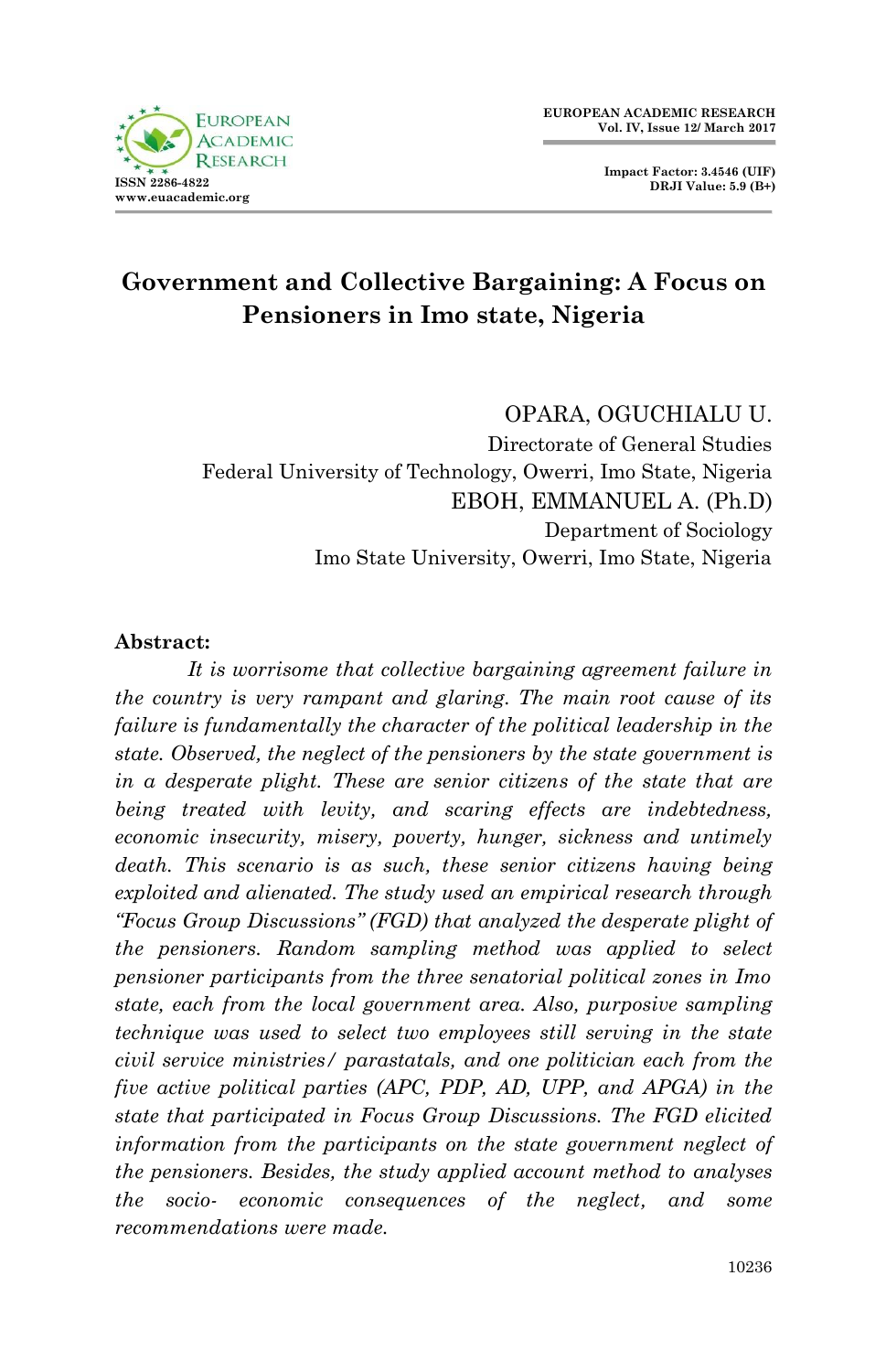Opara, Oguchialu U., Eboh, Emmanuel A.*-* **Government and Collective Bargaining: A Focus on Pensioners in Imo state, Nigeria**

**Key words**: Government, Collective Bargaining, Pensioners, Character of Political Leadership, Political Leadership.

#### **INTRODUCTION**

The issue of collective bargaining failure has continued to be core subject matter in the labour relation management in Nigeria irrespective of the entrenchment of democratic principles. Use of corruptive policies not to implement and or honor collective bargaining agreement has become pervasive in political governance of the state. In Nigeria, the political power practices have being related to the massive stealing of public funds that would have been used to be paying and or rather honoring the collective agreement and provide social services for the citizens.

The study demonstrated that the exploitation and neglect of these pensioners in Nigeria is a three pronged paradox occasioned by the alienation of the retired senior citizen. They were in the past, the main active work force of economic production and the primary producer of the state wealth. The first strand of this paradox is the refused and denial of the pensioners entitlement through political power impunity. The second is that the agency, that is the government, which has the primary responsibility to adequately compensate these pensioners, is the one escalating their plight. The third is that, the neglect of the pensioner is actually generating more poverty and increasing the frustration and death rate of the pensioners.

The study discussed on the character of the political leadership and their corruptive means to avoid the implementation of the collective bargaining agreement as it concern the pensioners. The investigation on the failure to honor the agreement will also attempt to proffer solution to the issue.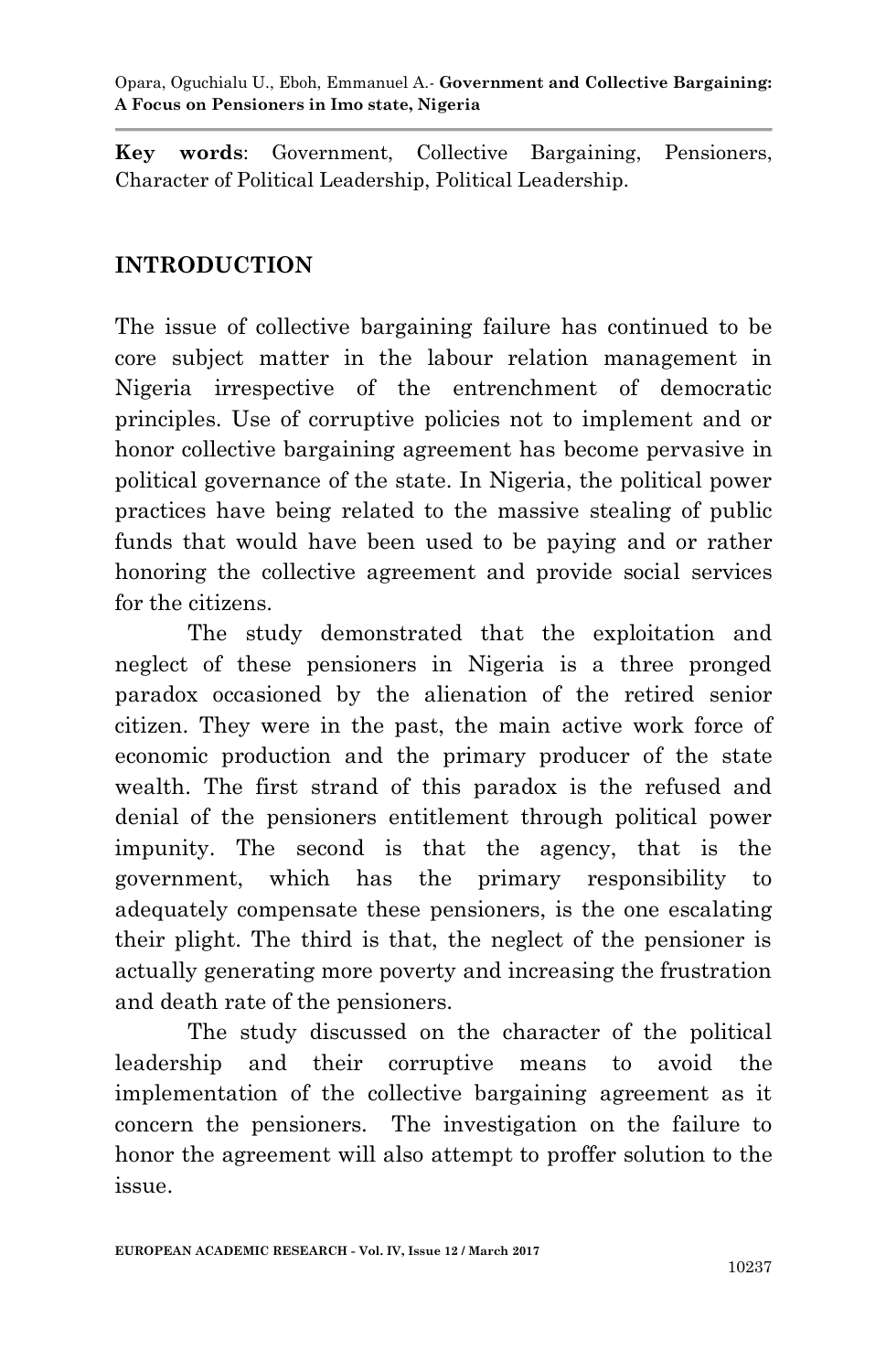### **BACKGROUND OF THE PROBLEM**

There is back-log of financial entitlements the Imo state government isowing the pensioners. Instead of the state government taking responsibilities to pay the financial entitlements, they were asking the pensioner to forfeit 60 per cent of their accumulated monthly pension salaries, which the pensioner considered as evil. The pensioner recalled that the state government owed some of them twelve (12) months to forty – four (44) months pension salaries.

The pensioners complained that the state government has completely refused to harmonize their monthly pension salaries. As a result, the pensioner are demanding that the state government should pay them in months and not in per cent age, so that future government administration would know the indebtedness, arguing that government is a continuum. According to the pensioners, there is an act of intimidation on them to sign a document flouted before them; signing the presented document would deny them of pension until death.

Besides, the Imo state government desire to pay them 40per cent of whatever was being owed, while 60per cent is forfeited so that by January, 2017, a fresh page of payment would be opened. The government also said that from level 1-6 will be paid 100 per cent of their accumulated pension salaries, while from level 7-17 will be paid 40 per cent of their accumulated pension salaries. What a condition.

(See: Christian Voice Newspaper, p.l. December 25- January 1, 2017).

#### **REACTION ON THE ABOVE CONDITION OF PAYMENT**

On December 7, 2016, the pensioners about three thousand in number had taken to the streets for the third time in the year to protest on non- payment of their entitlements by the Imo state government. They registered their grievances in their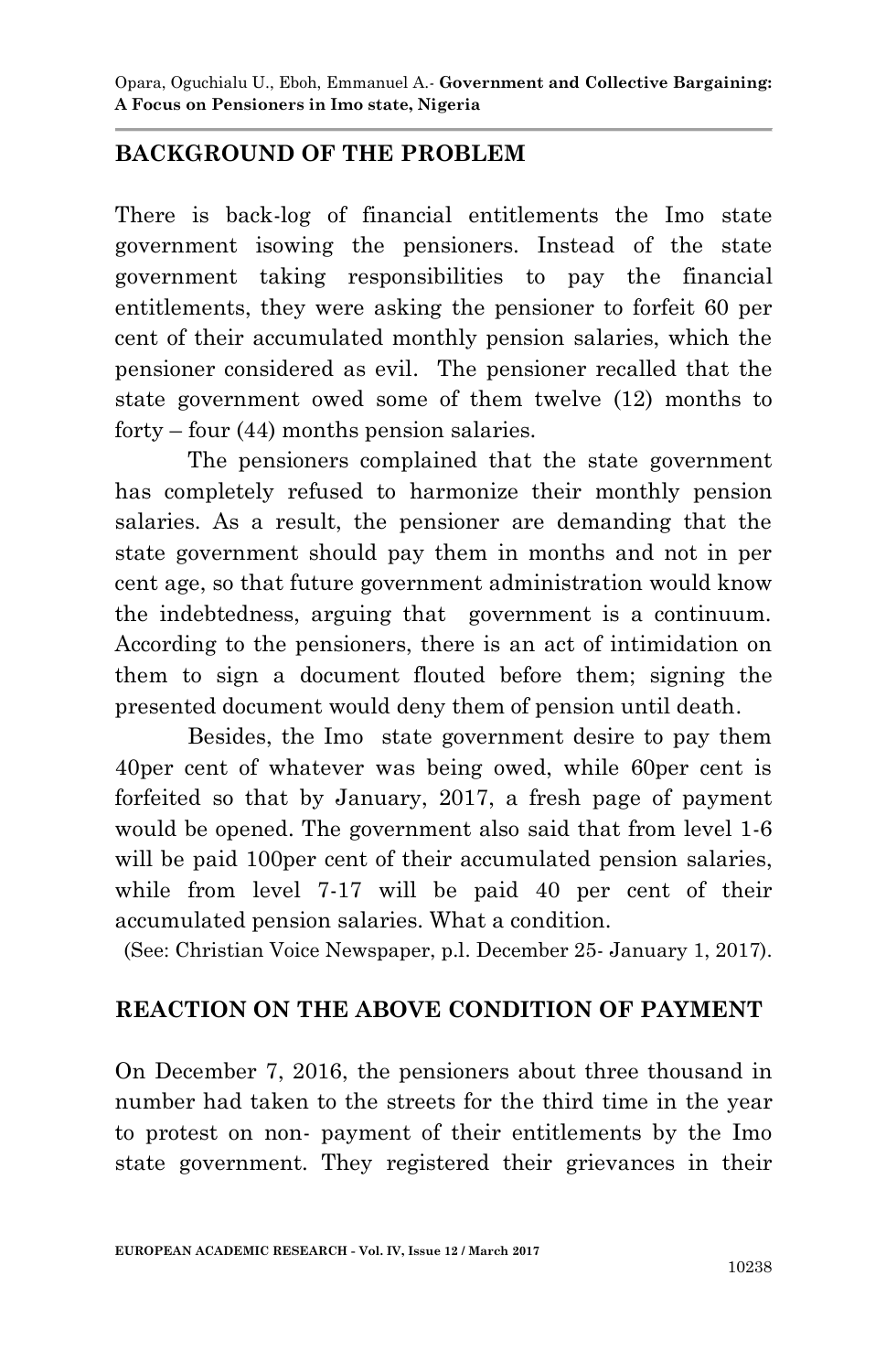demands. The pensioners for about six hours halted economic activities in Owerri, the Imo state capital city.

They were chanting songs, slowly moving, some seated while some lie- down on the street, and some carried placards. The sight was sympathetic and annoying, watching the frail senior citizens between ages 70- 90yrs above involved in such protest under the scorching heat of the sun.

There was a placard that caught my emotion, it was carried by an old man of about Ninety (90) years, the words written on it were – "please, Imo state government pay me my accumulated entitlement for my burial". What a sympathetic condition.

(**The researcher was on the spot eye witness of the protest**).

# **OBJECTIVES OF THE STUDY**

The objectives of the study are:

- A. To examine why the pensioners are not entitled to the full payment of their pension monthly arrears.
- B. To examine why collective bargaining agreements are not honored especially as it concerns the pensioners.
- C. To ascertain the effects of neglect and frustration on collective bargaining to the economic development of the country.

# **LITERATURE REVIEW**

Despite differences in phraseology, all definition of government reflects three common principles, institution, organization and constitutionalism. Some political scientists also contend that indeed, there can be no state without government, though the later has been in existence in the absence of the former. In this sense, government is the agency through which the will of a state is formulated, expressed and realized. However, Chaturved (2006 p. 133) defined the concept of government as: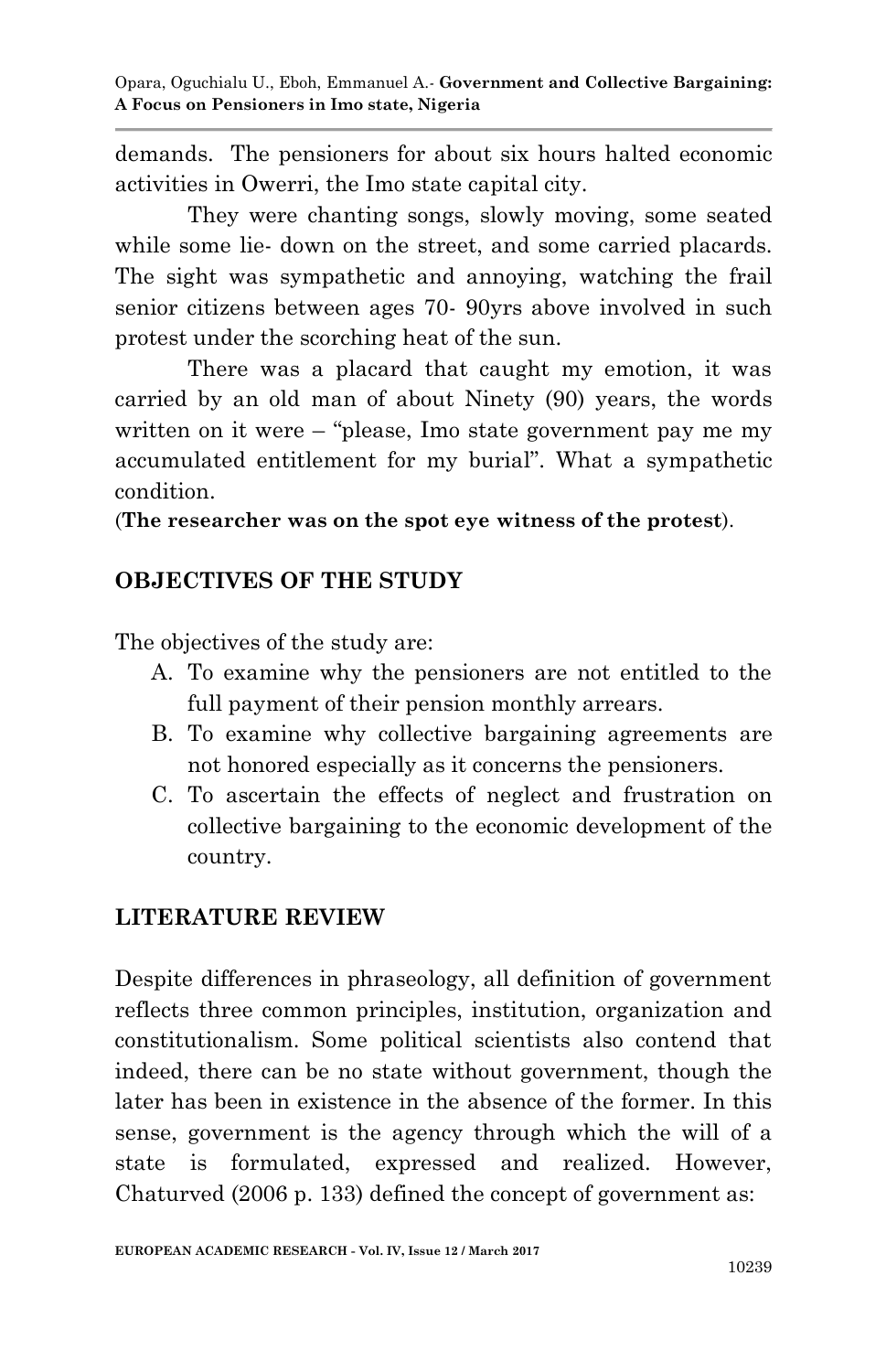*The agency, through which the will of the state is formulated, expressed and realized. It is an instrument to serve the purposes of the state. The organization of the government may be viewed either territorially or functionally. Territorially, we have government at various levels: central, regional and local. Functionally, the government has been traditionally divided into three branches; the legislative, the executive and judicial organs of the government. The legislative branch formulates the will of the state, the executive implements it and the judiciary interprets and applies it.* 

The political leadership is the human element that operates the machinery of government on behalf of an organized territory. According to Ogbeidi (2014, p.4) asserts that:

> *Political leadership is the ruling class that bears the responsibility of managing the affairs and resources of a political entity by setting and influencing policy priorities affecting the territory through different decision – making structures and institutions created for the orderly development of the territory.*

Political leadership transcends beyond the ruling elites that directly manage the affairs of a territory. It encompasses the entire political class, capable of manipulating the machineries of government overtly or covertly.

The obnoxious application of state power which has become manifest in the character of political leadership in handling the management of state political power has become worrisome. Similarly, Mezieobi (2013, p.36) has argued correctly that:

> *Almost fitly – five years of Nigeria independence, we have had political leaders who were tenaciously attached to their ethnic roots, corrupt not exemplars, dishonest, committed to improving their (not Nation's) lot, fan ethnic nationalism, debunk sense of purpose, social justice and discipline, all of which are ingredients of national under- development.*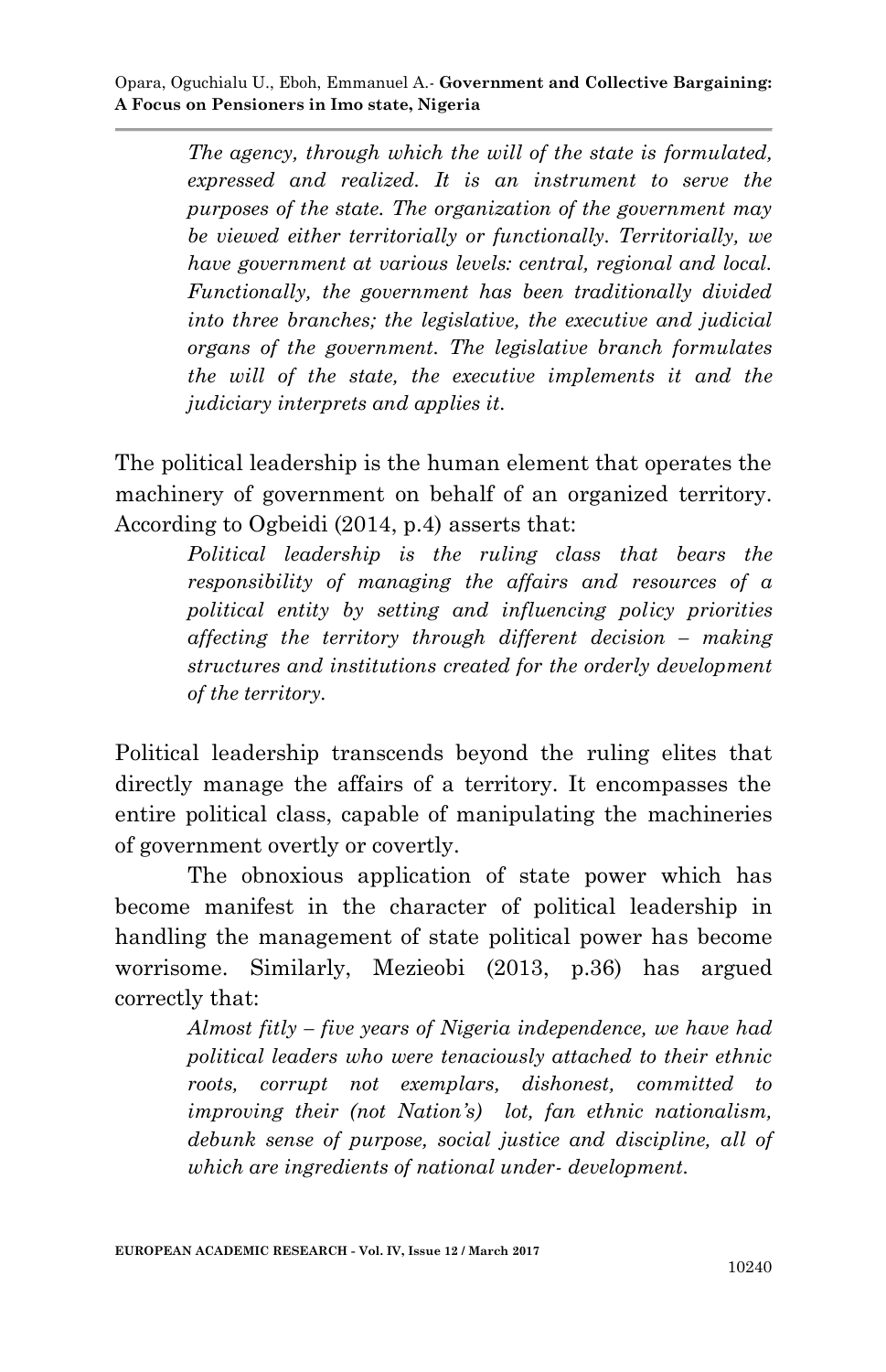The shrewd business of accumulation of wealth through the control of state political power has been stamped in the character of political leadership. Materialism has become turbulent and the moral ethos that respected honestly became a taboo. The social cognition of the most political leaders have become abrasive and unfortunately this is common in the control of economic management. The corrupt character of political leadership is the main reason why collective bargaining agreements are not respected and implemented in Nigeria. It has been observed that the central, state and local governments have always breached the collective bargaining agreement. This has resulted a lot of industrial action (strike) and protests by labour unions like the pensioners union.

In this study, collective bargaining according to Scott and Marshall( 2005, p.84) is that:

> *A system for the fixing of earning and condition of employment, in which the processes of price (or wage) competition in the labour market between individual worker and individual employer is replaced, either in whole or in part, by rule – fixing. These rules are of two kinds; procedural regulating the forms and institution under which collective negotiations are to be conducted, and substantive, regulating the actual content of particular agreement. Typically, collective bargaining occurs between trade or labour unions and an employer or organization of employers.*

To this end, government as employer and the law in industrial societies have increasingly become parties to both the procedural and the substantive aspects. Bargaining may therefore take place at the work place, company, regional or industrial levels.

In reference to the pension, these are employees of Imo state government that have worked or served the state civil services (civil servant / public servants) in various capacities and meritoriously retired. When these senior citizens were employed, it was very obvious there were rule-fixed and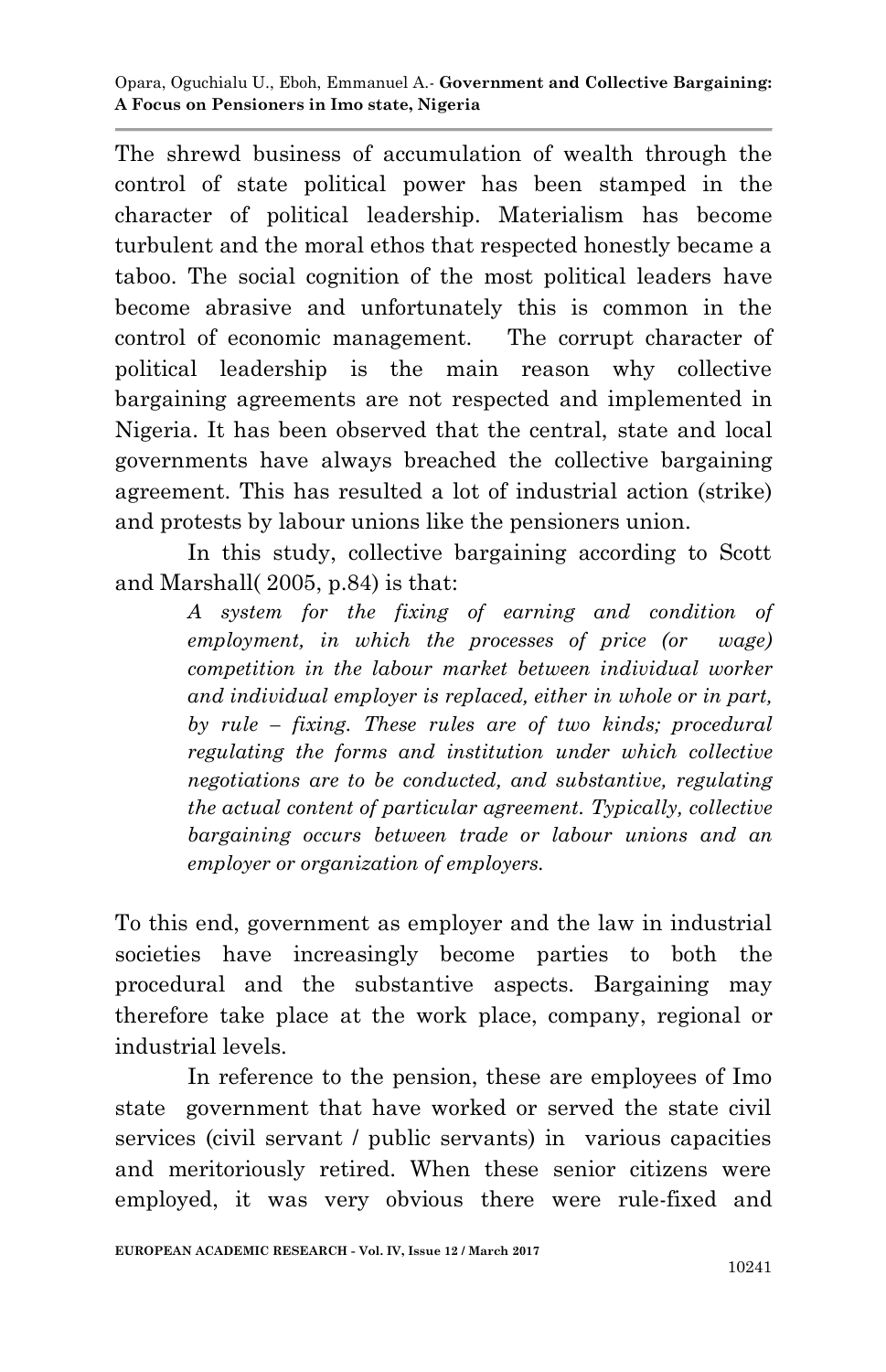conditions of service that involved both the procedural and substantive aspect of collective bargaining. By implication, these retirees are still the responsibilities of the Imo state government since they were employed by the Imo state civil service commission. They state government still is duty bound to maintain respect and implement those employment conditions such as retirement benefits since the beneficiaries are still alive. Failure to do this, it becomes breach of agreement, illegal and unconstitutional.

The context of the relationship between the state government and the collective bargaining as it affects the pensioners lies on the condition to pay them their statutory entitlements as enshrined in the labour law over the years. There is much less argument on the attributes of these imperative. The pensioners are entitled to the full payment of their pension arrears no matter what.

Furthermore, to analyze the context of the relationship. Between the Imo state government and the collective bargaining as it affects the pensioners, the concepts of pension, retirement and gratuity will be defined. Osondu (2016, p.96) defined pension as "providing income from retirement until death, based on the employers years of work and direct pay". It is based on the year service and past pay. Also, Ahmade (2006, p.3) stated that:

> *Pension is simply the amount set aside either by an employer or the employee or both to ensure that at retirement, there is something to fall back on as income and pension will not be stranded financially. Pension is a plan for the rainy days after retirement*.

However defined, pension is the basic retirement income benefit to those who have worked in employment for the required number of years. It is a benefit enjoyed by a servant who retired from service after serving for not less than some required number of years. Pension could also be seen as deferred payment of the income earned by the employee in the public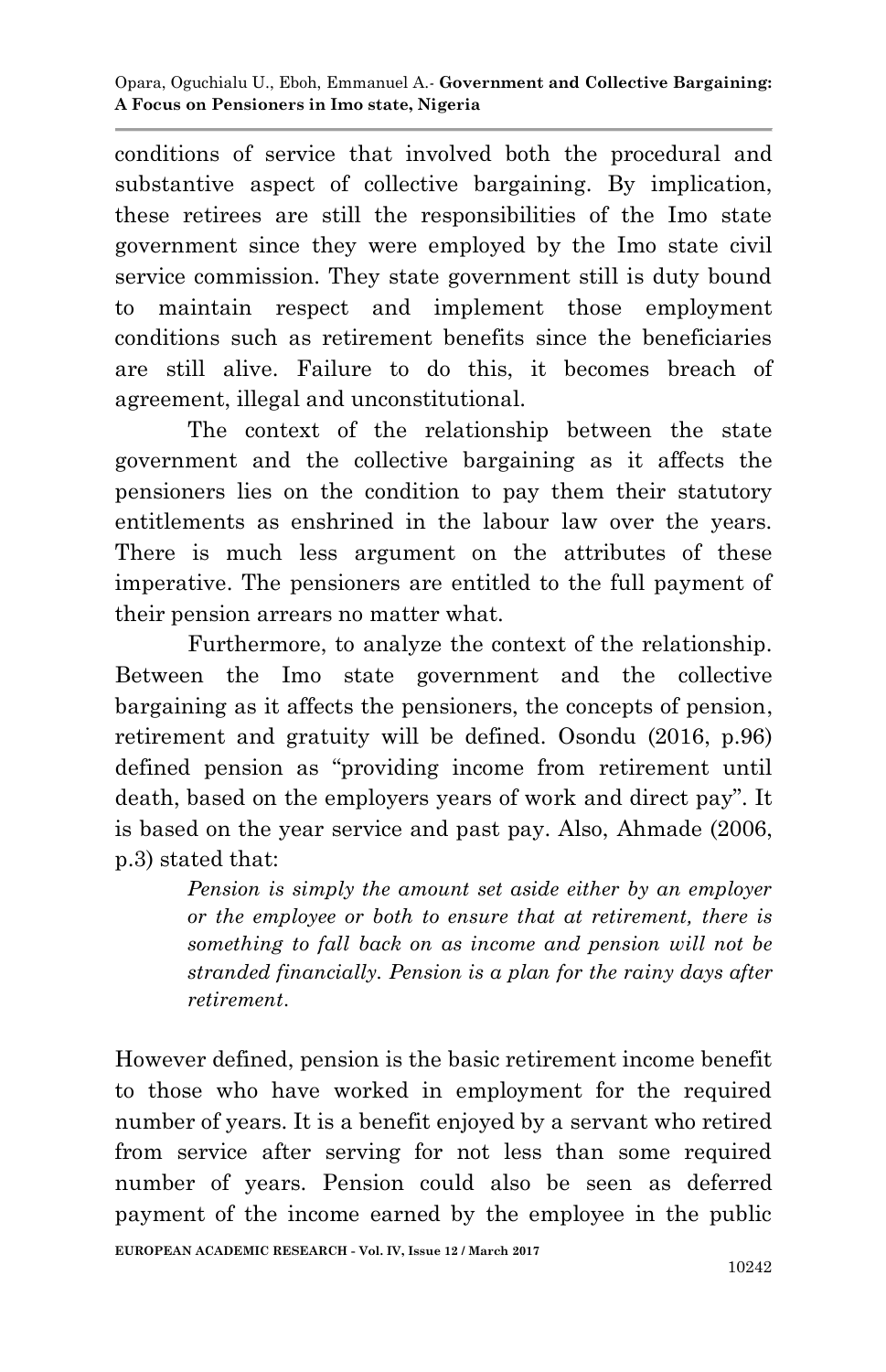service. Pension is paid to the beneficiary on monthly basis to keep him going till death.

Retirement is the eventual withdrawal from active service for many reasons to go and have some rest. In another view, retirement means voluntary or forced cessation of work in an occupation for which a person was paid an agreed wage or salary (Osondu, 2016) it is to give up active participation in a business or other occupation especially because of advanced age. Pension and quantity are the retirement benefits. However, retirement can be voluntary, compulsory or statutory". Ogunna (1999, p.217).

Gratuity like pension is also payment made after retirement, to the retiree. Gratuity is a lump sum payment to an entitled employee immediately on leaving the service and is paid before pension. Pension and gratuity remain the greatest pull factor in employment in the public. The government (central, state and local council) public service is the greatest employee of labour in Nigeria and as such bears the huge burden to be paying pension and gratuity once their employee retires. To be specific, it is illegal and unconstitutional for the Imo state governor who swore to respect the constitution of the country to hood wink the pensioners into signing away what they labored for in the name of economic recession.

# **THEORETICAL FRAMEWORK**

#### **Alienation theory**

In the most general terms, the concept of alienation describes the estrangement of individuals from one another or from a specific situation or process-- Scott and Marshall (2005). From a sociological perspective, it is central to the writing of Karl Marx, and normally associated with Marxist sociology. In the Marxian terminology, alienation is an objectively verifiable state of affairs, inherent in the specific social relations of capitalist production. Under capitalism, labour is reduced to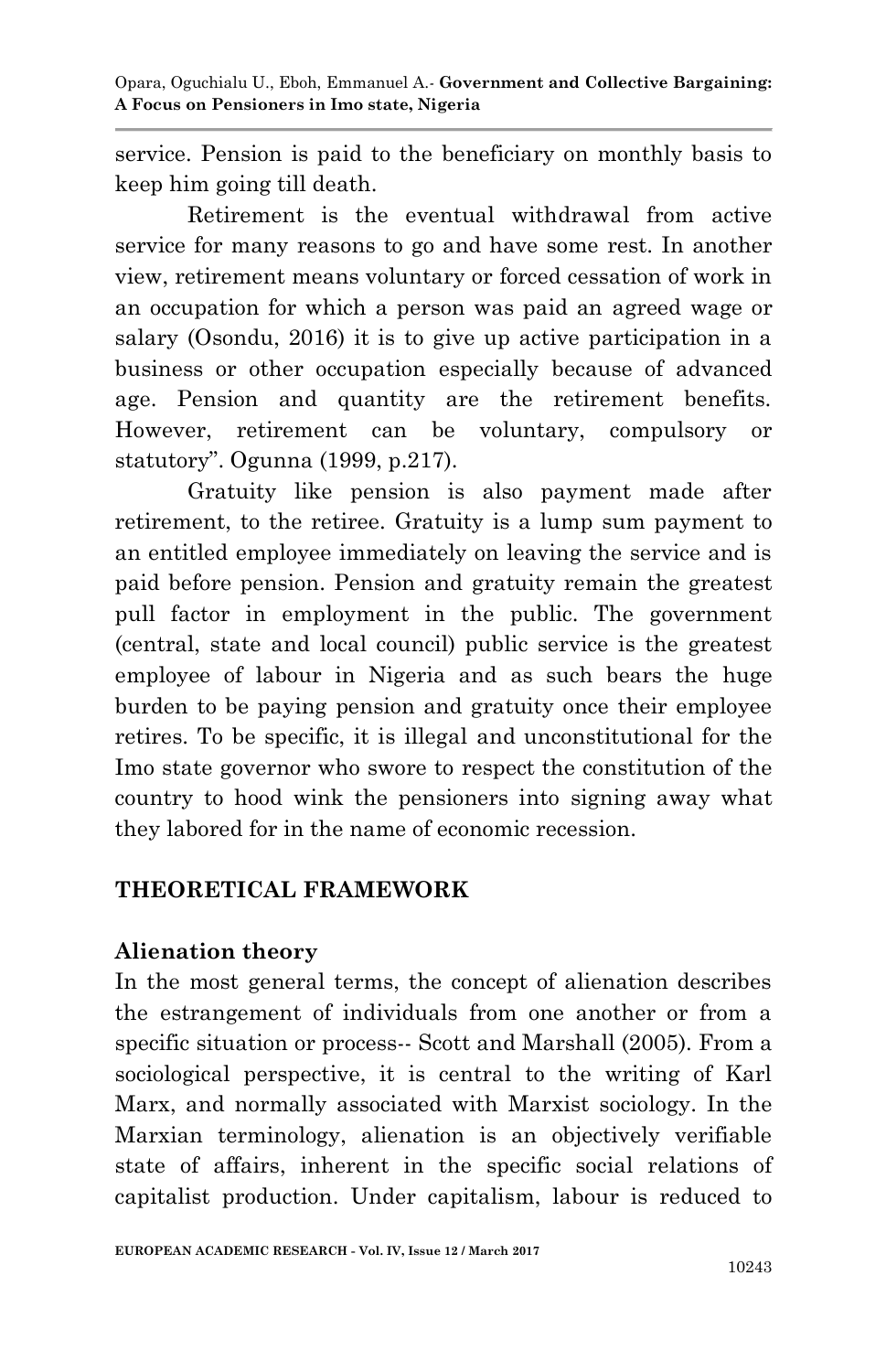being mere commodity and work becomes a depersonalized activity rather than a creative and fulfilling one.

Alienation theory can provide an analytical frame work in explaining the decision and calculated diplomatic pattern the Imo state government is using to reduce the past labour of pensioners as mere commodity and depersonalized activity. On such situation, retirement is likely to be increasingly problematic and associated with loss of status, income, use fullness, or life itself.

The study considers retirement, as basically a phenomenon of modern industrialized societies or nation- (Basilica, Cashion and Eshleman, 2005).

On the side of the state government, it is considered that the number of pensioners is increasingly growing which requires huge financial outlay to pay the retired senior citizens. Does it mean the retirees are not eligible for social security? Do governments appreciate the fact that the most eligible source of income for the retired employees is retirement benefit as a social security? When the retirees or pensioners are not eligible for such privileged social security, that means the state government has failed woefully to fulfill the civil service commission employer rules and agreement which is a legally bargaining agreement, which is binding.

Any form of denying retirement wages or benefits to the pensioners is total alienation act, it is because the retirees are being depersonalized, humiliated and treated against the international labour laws. The application of alienation theory to pensioners is assumed that financial saving that had been accumulated during their working years would not be used during retirement as a form of social security. As a result, the retirees will be handicapped economically which makes it almost impossible to manage their old age.

In industrial societies alienation promotes poverty and dislocates the social and individual economy which when put together the situation becomes suicidal. This is a form of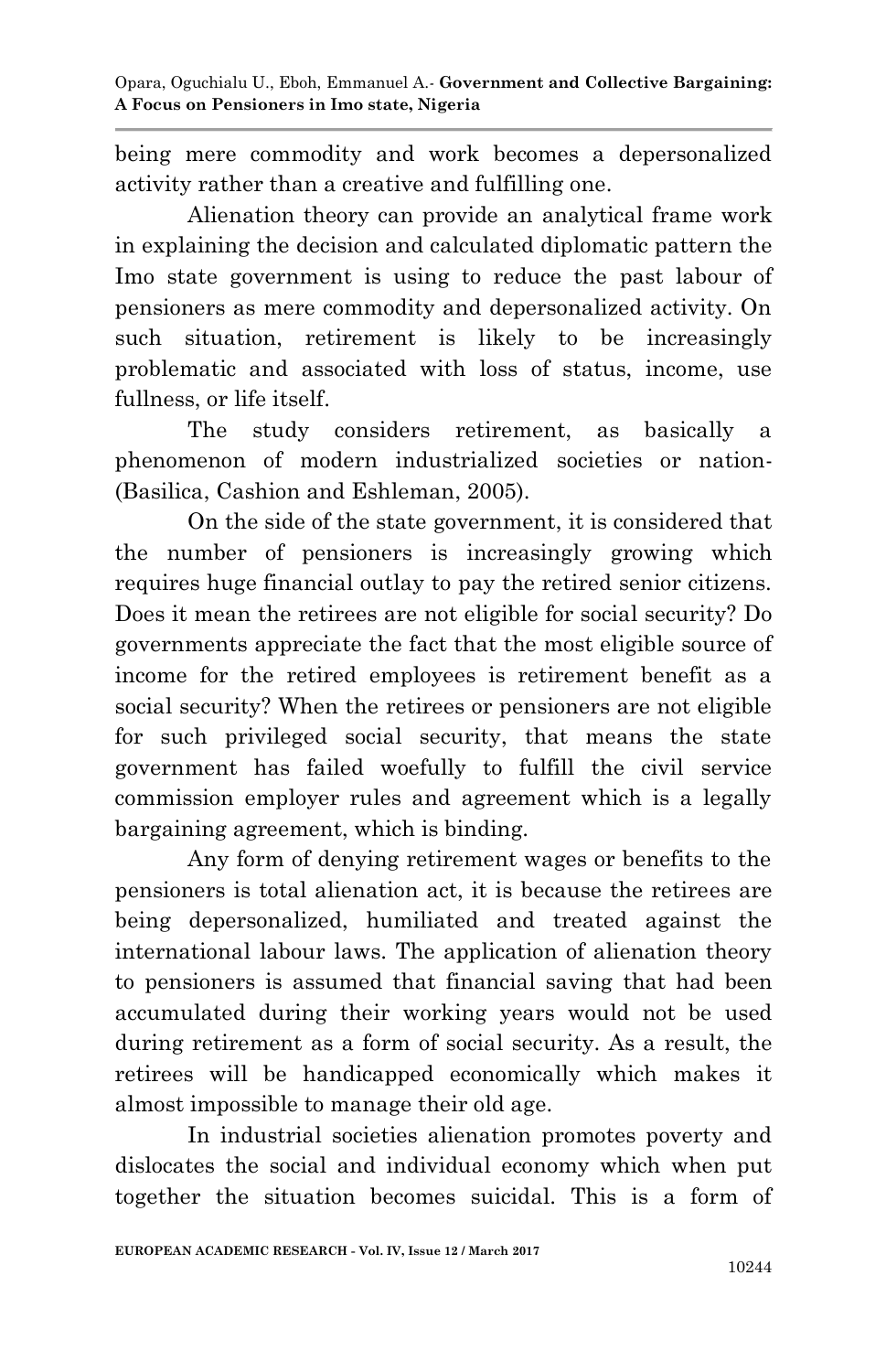creating social conflict, struggle and strife which was at the core of society, the source of all social change according to Karl Marx sociology. He asserted that all history was marked by "Economic Determinism", which is self evident truth on reference to pensioners' protests. Based on this idea, social conditions and even society itself are based on economic factors and that economic inequality result the class struggles between the bourgeoisie (the state government) and the proletariat (the retirees).

### **RESEARCH METHODOLOGY**

The study primarily focuses on the government and the challenges of honoring collective bargaining using payment of pensioner benefits as a focus in Imo state.

The target study groups are the retirees of the Imo state civil service which are victims of government gimmicks. The research method adopted is the complementary qualitative primary data through the Focus Group Discussions (FGD) and oral interview with the retirees. The method applied was based on the need to solicit information on the pensioners' social cognition of their conditions, psychological feeling as a result of government gimmicks, suspended social security benefit and its effects on their old age.

Furthermore, random sampling technique was used to select retiree participants from the three senatorial political zones in Imo state, each from one local government area of twenty- seven local government areas. Purposive sampling technique was applied to select two employees still serving in Imo state civil service ministries and parastatals, and one politician each from the five active political parties (APC, PDP, AD, UPP, APGA) in Imo state, that participated during the focus group discussions.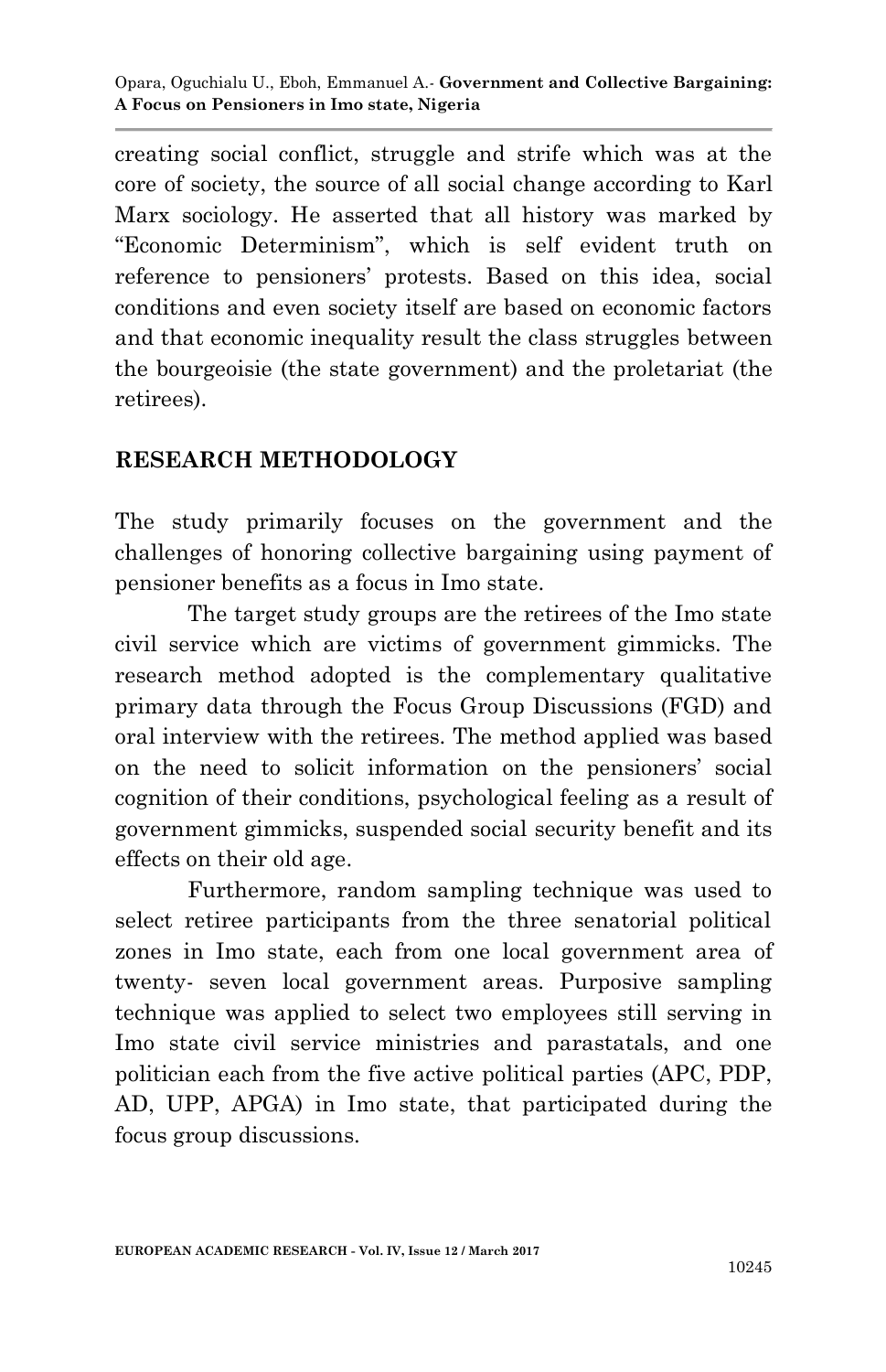# **Collection of Data**

The empirical research work made use of a case study design in which data were collective from three units of group; i.e:

-1- The pensioners

-2- Employees that are still in government service

-3- Politicians from five active political parties.

The study also adopted a multi- faceted approach to make sure that extensive and reliable data were generated, such as;

-A- In depth oral interviews

-B- Focus Group Discussion (interactive sessions)

-C- Content analysis of documents.

Intensive oral interviews were conducted using the FGD that collected knowledge based qualitative data from the above listed group of participants. The interview was on one- on- one basis.

# **Content Analysis of Document**

Content analysis is the determination of the meaning, purpose or effect of any type of communication as literature, paper, document, etc, by studying and evaluating the details and implications of the content. It is an evaluation. It is a method of summarizing any form of content. The study evaluated the policy document on pension in Nigeria and the form given by the Imo state government to endorse by the pensioners, hence the use of content analysis.

# **FINDING AND DISCUSSION**

The study found out that, the retirees are actually entitled for pension entitlement as retirement compensation which the previous governments have been paying, as such the present Imo state government must have a moral obligation not to deny them their labour rights. The fundamental cause of the entire pensioners' desperate plight is the undemocratic tendencies in the country, particularly the Imo state government pattern of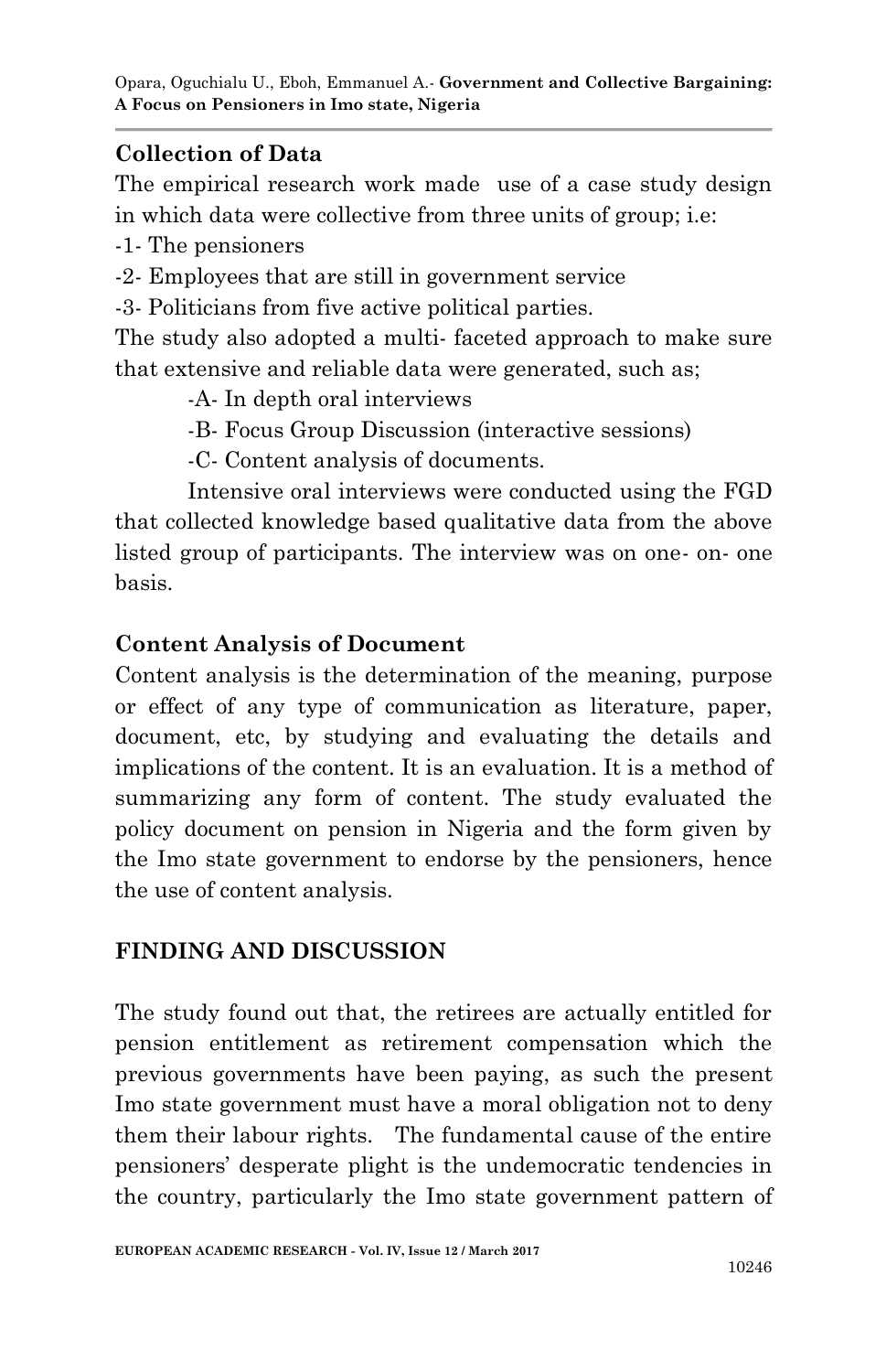governance by the ruling party. On this, one gets a fighting picture of a more austere future or more devastating poverty manifestation especially on the senior citizens.

However, the harsh realities of the new face of pensioners' treatment in Imo state today are without antecedents. Successive Imo state governments have taken also such undemocratic decisions and made unilateral policies that alienated and neglected the pensioners in the state. A retiree, a FGD participant laminated that:

> *There is on- going scandalous corruption and squander mania which have become the hallmark of the ruling party (APC) in Imo state. Corruption has become pervasive within the state government. And, this is one of the main reasons why collective bargaining agreements are difficult to be honored*.

Observed, in 2015 Christmas decorations and carnival in Owerri the state capital city, over six hundred million (#600 million) was spent on such frivolity events; Also, in 2016 Christmas decoration and organized carnival in Owerri, about one billion (#1billion) Naira was spent. Based on such wasteful spending, a FGD participant said, as of November, 2016 the state government is owing the civil servant workers four to five months salary arrears and has unilaterally imposed sever austerity measures on the workers and pensioners. Furthermore, a politician, FGD participant noted that in assessing the government gimmick, the state government used some huge amount of money from the state treasurer and sponsored both the central and state elections that were manipulated to the merit of the ruling party. Also, there are inflated amount of money for state construction job contracts using it to enriching the government officials and party loyalists.

On the retirees and their families, they have been enduring as a result of the refusal by the government to pay them their statutory money as enshrined in the labour law over the years, the effects have been hunger frustration,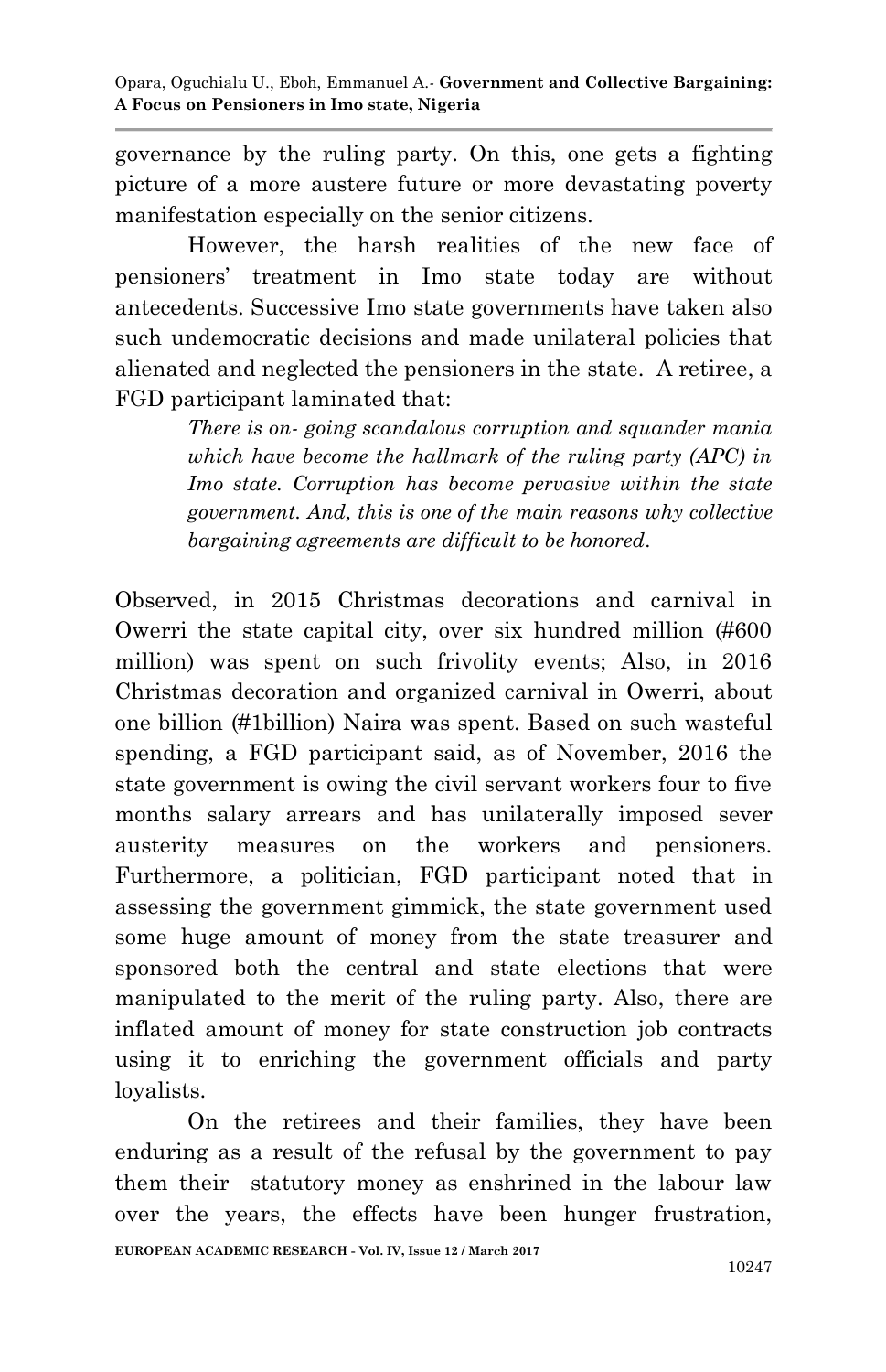misery, indebtedness, poverty, reducing of living standard, lack of economic security, sickness and untimely death. The denial of their retirement entitlement is greatly compounding problems in their lives.

The social perception on the image of the Imo state government is that of being despotic and autocratic. By implication, the right and wrong of such a government act start and end with its own decision- (Chaturvedi, 2006). Despite all intervention efforts by the pensioners, the Imo state government has persisted in acts of lawlessness, arbitrariness, violation of human and trade union right and persecution of the senior citizens. The state government is committing crime against elder people by denial of their retirement benefits" (A PDP party member, a participant of FGD).

# **Consequences of Labour Agreement Failure by State Government on the National Development**

It has become peculiar to the Nigeria political governance that a new ruler must first test its political sagacity by engaging a tussle of collective bargaining in a game of wits with labour unions. The scarring effect of government lack of commitment on agreement with labour unions seem inevitable that we are going through the present orgy of political insensitivity to the plight and image of the nation. Non-implementation of an agreement has become a new term for frequent acts of government that only leave the labour union in the lurch.

Accounting the economic costs of government nonimplementation of an agreement with labour unions on national development is an attempt to calculate the economics security in the state. In estimating the economic costs, it is separated into;- A- Direct and –B - Indirect costs. Direct cost are all those that can be observed and counted at least in principles. As all reasons on non-implementation of agreement reached usually are difficult to belief and politically unreliable.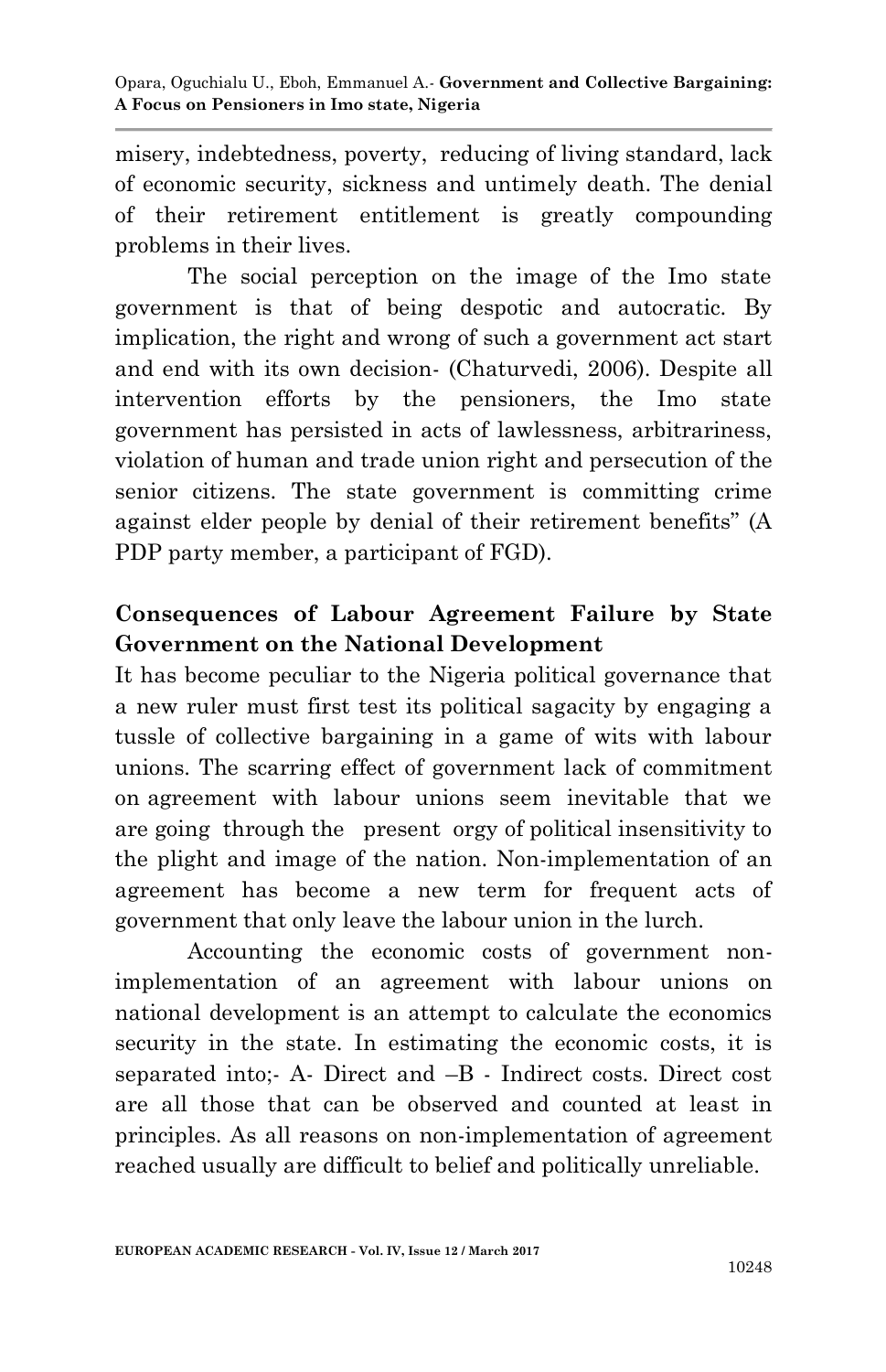Opara, Oguchialu U., Eboh, Emmanuel A.*-* **Government and Collective Bargaining: A Focus on Pensioners in Imo state, Nigeria**

The indirect costs are much more controversial since they cannot be directly seen but are estimated. This estimation can always to question and build on some assumption that is politically debatable. Most of them undoubtedly exist in a country where the characters of political leadership are never to be trusted even in little matter. There are issues of inconsistencies in policy implementation where avuncular interests are sometimes used to subtest standard policy guidelines, poor labour relations, lack of transparency and accountability, deviation from care values, etc.

# **Accounting method for Estimating Direct and Indirect consequences of Government No- implementation of Agreement**

| Economic Level      | Direct Cost |                           | Indirect<br>Cost |                             |
|---------------------|-------------|---------------------------|------------------|-----------------------------|
| External Relation   | ٠           | of<br>investment<br>Less  | ٠                | Less Investment             |
|                     |             | funds<br>global<br>to     | ٠                | Less development aids       |
|                     |             | financial markets         |                  |                             |
| National<br>Economy | ÷           | Industrial actions.       | ٠                | before<br>Corrupt practices |
| Level               | ٠           | Diversion of pension      |                  | retirement.                 |
|                     |             | funds.                    | ٠                | Economic                    |
|                     | ٠           | No pension benefit.       |                  | underdevelopments.          |
|                     | ÷           | Benefit cannot be used    | ٠                | Subjective poverty.         |
|                     |             | as collateral for.        | ٠                | Marginality<br>help<br>and  |
|                     | ٠           | Denial of labour rights   |                  | lessnes.                    |
|                     | ÷           | Pronounced                | ٠                | Post retirement decline.    |
|                     |             | deprivation<br>well<br>in | ٠                | Lack of social security.    |
|                     |             | being                     | ٠                | Government                  |
|                     | ٠           | No<br>economic            |                  | indebtedness.               |
|                     |             | investment                |                  |                             |
|                     | ٠           | Poverty.                  |                  |                             |
|                     | ٠           | Low life expectancy.      |                  |                             |
| House Hold Level    | ٠           | of<br>standard<br>Poor    | ٠                | High dependency ratio       |
|                     |             | living.                   | ٠                | Dependence/incompetence.    |
|                     | ٠           | Psychological<br>in-      | ٠                | Fear and anxiety.           |
|                     |             | balance.                  | ❖                | Alienation.                 |
|                     | ÷           | Hunger/ malnutrition.     | ❖                | Exploitations.              |
|                     | ٠           | Health problems/ poor     |                  |                             |
|                     |             | health.                   |                  |                             |
|                     | ❖           | Untimely death.           |                  |                             |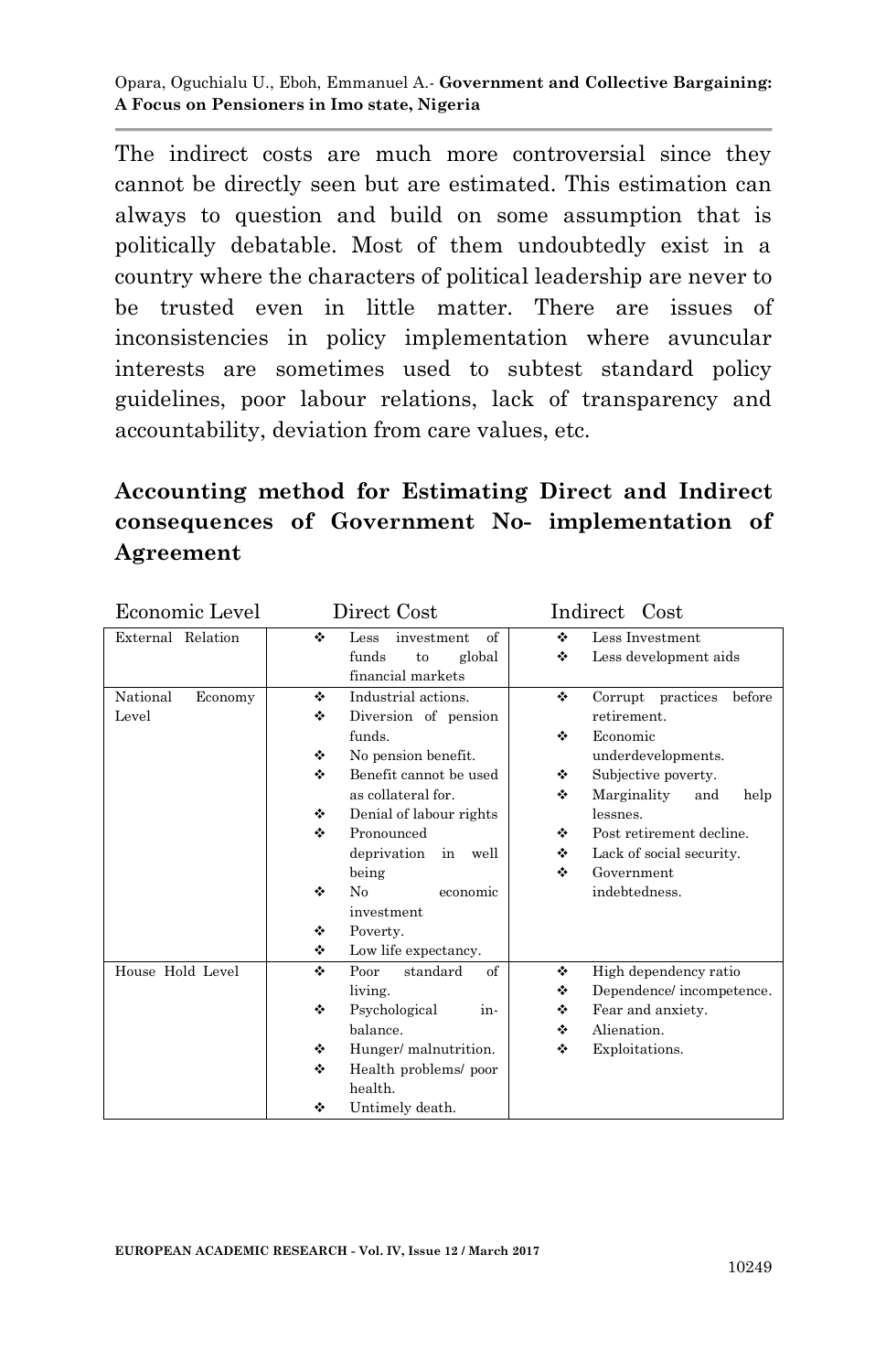Opara, Oguchialu U., Eboh, Emmanuel A.*-* **Government and Collective Bargaining: A Focus on Pensioners in Imo state, Nigeria**

# **Implications of Non- Implementation of Agreement on pensioners**

Non- implementation of agreement on pensioners is a painful denial of labour and human right. It is a kind of social inequality and total disregard to the senior citizens in that they have been pushed into an in human social condition that lack sense of dignity. The situation can not allow and encourage the pensioners to have a fulfilling elderly lives. It is a profound sense of moral out- rage at the misery meted to the pensioner by the state government.

In another perspective, the government perceptions of values are truly reflective of their political policies. Here, the strategies for implementing values are the problems of implementation of values. In this study, values are seen as "the determiners that influence the individuals or group choice" (Okafor, 1981). Meziobi (2012) further opines that any decisionmaking model entail rational discussion, analysis of various values preferences and group consensus in order to ensure values behavior consistency, or to achieve consensus on some common values based on value education, it is morally undesirable by the state government not to pay in full to the pensioners.

# **RECOMMENDATIONS**

Labour relations in Nigeria have recorded a lot of antagonistic tussle on the approach government handles the collective bargaining agreement. On this note, there should be standard national ethical values to apply on labour agreements. The government as an employer of labour should adopt values preference and group consensus in order to ensure values behavior consistency.

The country shall work towards adopting a national value education to help building moral and ethical values. The national values education will help to have a critical analytical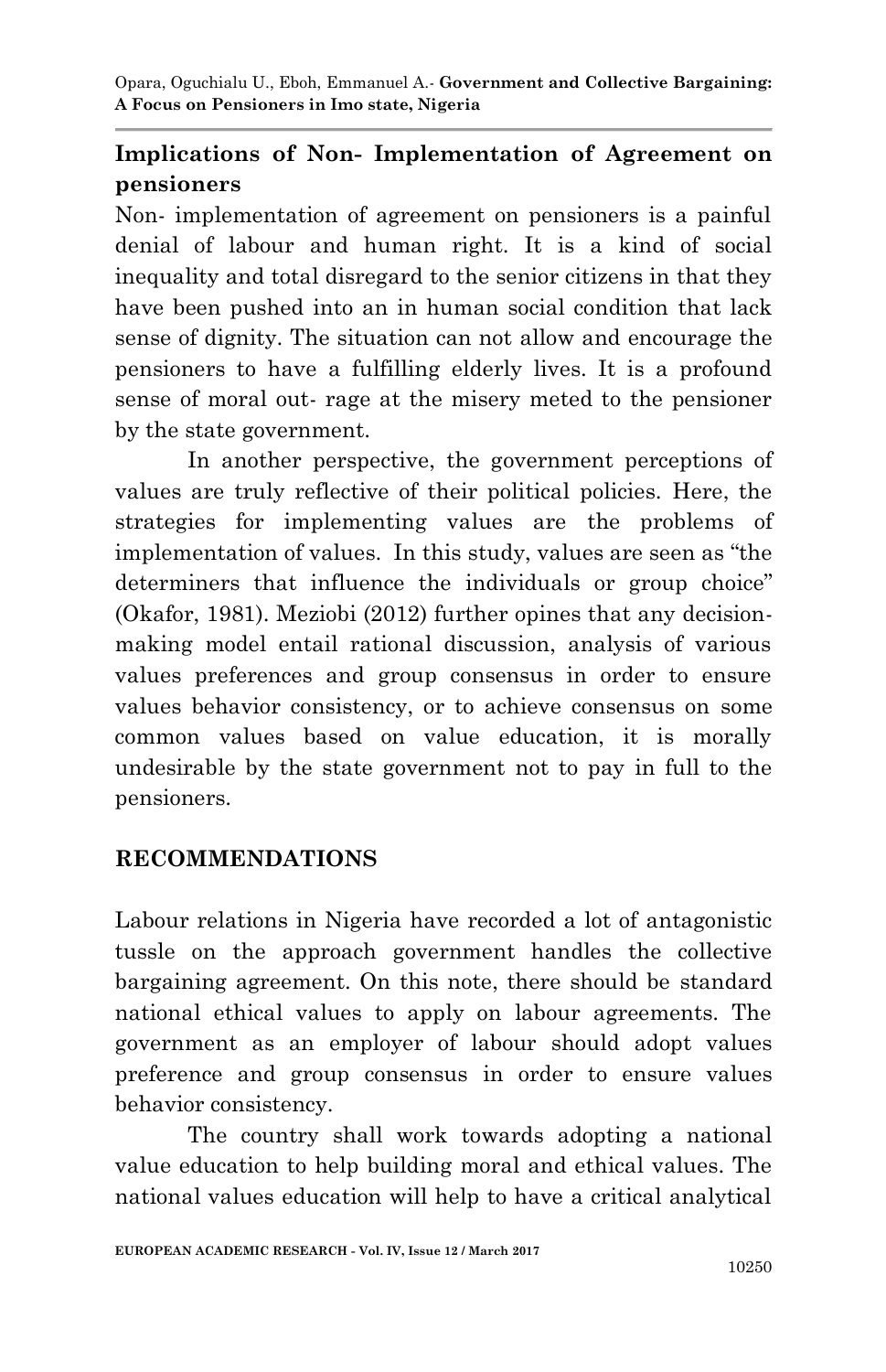and synthetic effort to compile the basic principle for the basic structure of pension and in extension gratuity within the context of Nigeria.

A significant relationship should be established between the proper management of pension and pension funds and the quick payment of the retirees. The introduction of National Pension Commission (NPC) should help to regulate, supervise and ensure effective administration of pension matter in Nigeria. In a very difficult society like Nigeria, the commission should not allow the pensionable retired workers to be overlooked and treat with contempt, in such regrettable situation were the retired workers suffer from untold hardship of various degrees, economic crises and eventually die.

The government and political leadership should remember that the concepts government and retirement benefits are continuum. The government should embark on a basic implement of pension administration in Nigeria and a total reduction of government indebtedness to individual who have served the government in various meritorious capacities.

Government should treat these senior citizens with great care, respect and committed to their wellbeing. This is so because, the retirees have meaning fully contributed to the development of the state and everybody is asking GOD ALMIGTHY for a longer and health life during retirement.

# **CONCIUSION**

Collective bargaining in its operational terms involves the government, employer and employees. In this context, the logic of collective bargaining is rooted in economic, social and political foundations and have both national and international dimension- (Otobo, 1988).

Pension is a scheme designed to cater for the welfare of the retired workers and this had for a long time, global recognition and acceptance. Retired employees from either the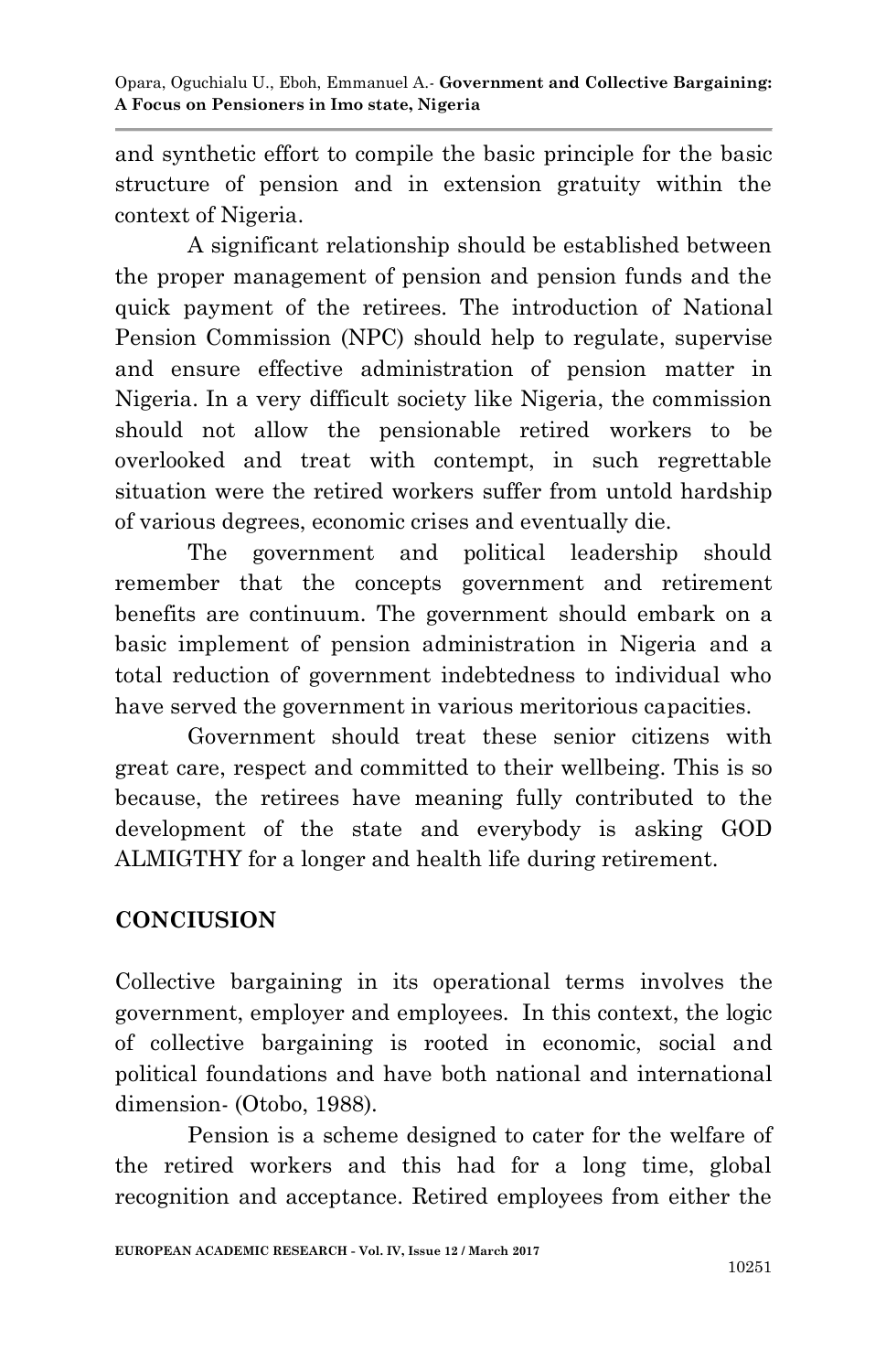public or private sector are expected to live comfortably and not to depend on anybody after they successfully retire from active service. Ideally, government as an organization need to identify a way of accommodating and adequately rewarding employees past effort through organized pension plans so that they can achieve the goals of their existence (Rabelo, 2002).

To the Nigeria worker especially in Imo state, retirement should not be a dreadful experience that has acquired a negative color. Indeed the retirees in Nigeria are passing through painful hardship and this should be corrected. The punishment is such that to retire to a quiet life and honest life has almost been impossible in Nigeria, so brutal, heartless, inconsiderate are some of the methods imposed on waiting pensioners that some prefer to kick the bucket instantly rather than go through the headache of receiving their pension.

### **REFERENCES**

- 1. Ahmade, M.K. (2006). "Pension reform in Nigeria: Transition from the defined benefit to the contributory scheme". A paper presented to the JOPs workers on pension supervision in Dakar, on February 5, 2006.
- 2. Basirico, L.A, Cashion, B.G and Eshleman, J.R. (2005). Introduction to sociology 2nd Ed. Nevadia: Best values Textbooks, LLC.
- 3. Chaturved, K.A. (2006). Academics dictionary of political science. New Delhi: Academic (INDIA) Publishers.
- 4. Mezieobi, K.A. (2012). New frontier areas in social studies in Nigeria. Owerri: Acadapeak Publishers.
- 5. Mezieobi, K.A. (2013). "Issues in Nigeria national development". Journal of Social Sciences. Vol.10. (3) June p.36.